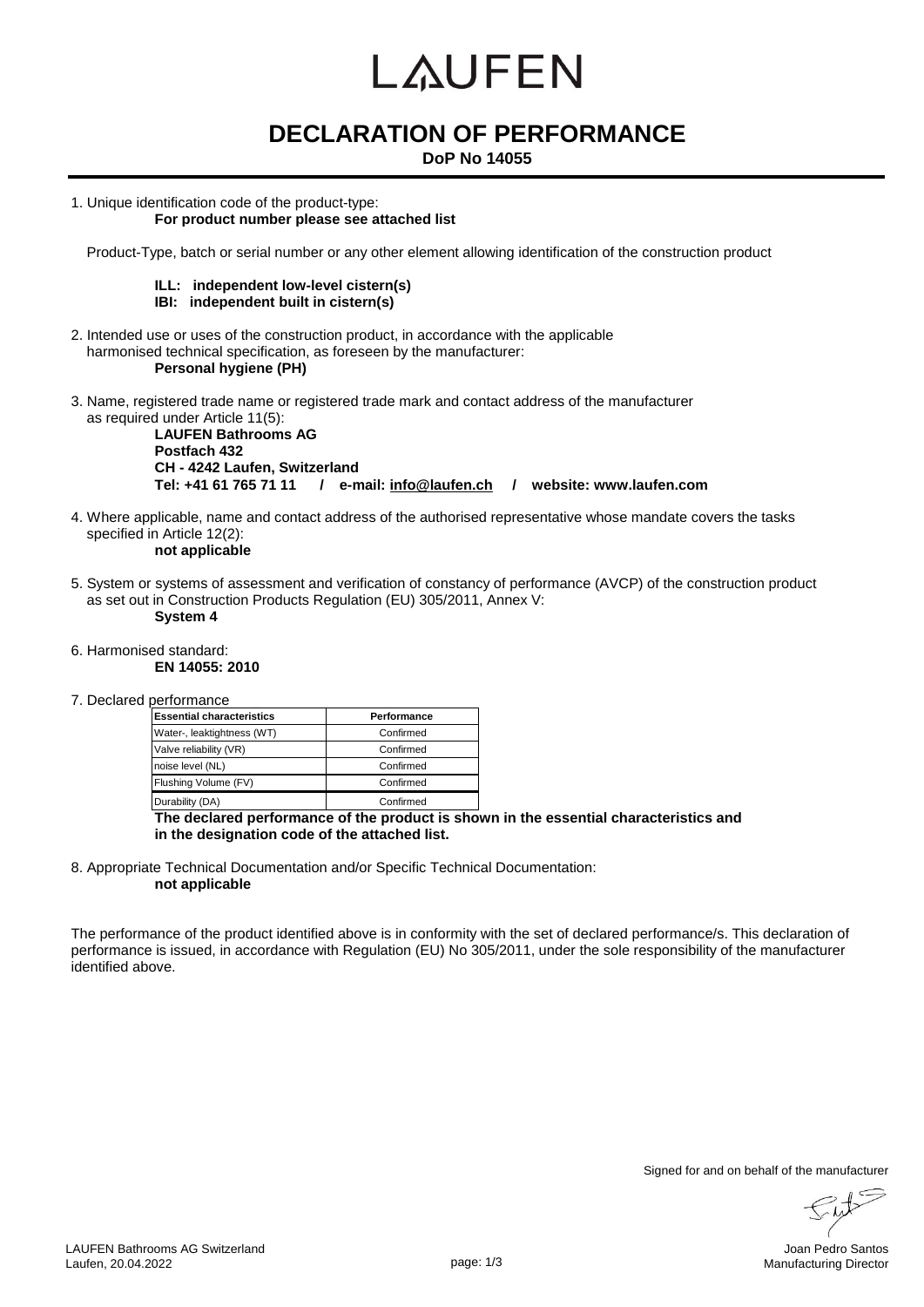# **LAUFEN**

## **DECLARATION OF PERFORMANCE**

 **DoP no 14055**

#### **EUROPEAN WATER LABEL**

**SUSTAINABILITY ASSESSMENT**

| Product No. | Name                           |            | <b>Product Matching flushing</b> | <b>Designation code</b>                             | <b>Essential</b>       | min.   | Average water | <b>Designation code</b> |
|-------------|--------------------------------|------------|----------------------------------|-----------------------------------------------------|------------------------|--------|---------------|-------------------------|
|             |                                | type       | cistern                          |                                                     | characteristics        | volume | consumption   |                         |
| H828660     | <b>LAUFEN universal SK</b>     | ILL        | CP14000171508                    | EN 14055 - CL1 - 6 - NLI - VRII                     | WT - VR - NL - CF - DA | 6/3    | 3.75          | EN 16578 - S3           |
| H828660     | <b>LAUFEN universal SK</b>     | ILL        | CP14000171508                    | EN 14055 - CL1 - 5 - NLI - VRII                     | WT - VR - NL - CF - DA | 5/3    | 3.75          | EN 16578 - S3           |
| H828660     | <b>LAUFEN universal SK</b>     | ILL        | CP14000171508                    | EN 14055 - CL1 - 4.5 - NLI - VRII                   | WT - VR - NL - CF - DA | 4.5/3  | 3.75          | EN 16578 - S3           |
| H828660     | <b>LAUFEN universal SK</b>     | ILL        | CP14000171508                    | EN 14055 - CL2 - 5.9 - NLI - VRII                   | WT - VR - NL - CF - DA | 5.9/3  | 3.75          | EN 16578 - S3           |
| H828660     | LAUFEN universal SK ILL        |            | CP14000171508                    | EN 14055 - CL2 - 5 - NLI - VRII                     | WT - VR - NL - CF - DA | 5/3    | 3.75          | EN 16578 - S3           |
| H828660     | LAUFEN universal SK ILL        |            | CP14000171508                    | EN 14055 - CL2 - 4.5 - NLI - VRII                   | WT - VR - NL - CF - DA | 4.5/3  | 3.75          | EN 16578 - S3           |
|             |                                |            |                                  |                                                     |                        |        |               |                         |
| H828661     | LAUFEN universal SK ILL        |            | CP14000171513                    | EN 14055 - CL1 - 6 - NLI - VRII                     | WT - VR - NL - CF - DA | 6/3    | 3.75          | EN 16578 - S3           |
| H828661     | <b>LAUFEN universal SK</b>     | ШL         | CP14000171513                    | EN 14055 - CL1 - 5 - NLI - VRII                     | WT - VR - NL - CF - DA | 5/3    | 3.75          | EN 16578 - S3           |
| H828661     | LAUFEN universal SK            | ILL        | CP14000171513                    | EN 14055 - CL1 - 4.5 - NLI - VRII                   | WT - VR - NL - CF - DA | 4.5/3  | 3.75          | EN 16578 - S3           |
|             | <b>LAUFEN universal SK</b>     | ILL        | CP14000171513                    | EN 14055 - CL2 - 5.9 - NLI - VRII                   | WT - VR - NL - CF - DA | 5.9/3  | 3.75          | EN 16578 - S3           |
| H828661     |                                |            |                                  |                                                     |                        |        |               |                         |
| H828661     | <b>LAUFEN universal SK</b>     | ILL        | CP14000171513                    | EN 14055 - CL2 - 5 - NLI - VRII                     | WT - VR - NL - CF - DA | 5/3    | 3.75          | EN 16578 - S3           |
| H828661     | <b>LAUFEN universal SK ILL</b> |            | CP14000171513                    | EN 14055 - CL2 - 4.5 - NLI - VRII                   | WT - VR - NL - CF - DA | 4.5/3  | 3.75          | EN 16578 - S3           |
|             |                                |            |                                  |                                                     |                        |        |               |                         |
| H828663     | LAUFEN universal SK ILL        |            | CP14000182089                    | EN 14055 - CL1 - 6 - NLI - VRII                     | WT - VR - NL - CF - DA | 6/3    | 3.75          | EN 16578 - S3           |
| H828663     | <b>LAUFEN universal SK</b>     | ILL        | CP14000182089                    | EN 14055 - CL1 - 5 - NLI - VRII                     | WT - VR - NL - CF - DA | 5/3    | 3.75          | EN 16578 - S3           |
| H828663     | <b>LAUFEN universal SK</b>     | ILL        | CP14000182089                    | EN 14055 - CL1 - 4.5 - NLI - VRII                   | WT - VR - NL - CF - DA | 4.5/3  | 3.75          | EN 16578 - S3           |
| H828663     | LAUFEN universal SK            | IILL       | CP14000182089                    | EN 14055 - CL2 - 5.9 - NLI - VRII                   | WT - VR - NL - CF - DA | 5.9/3  | 3.75          | EN 16578 - S3           |
| H828663     | <b>LAUFEN universal SK</b>     | ILL        | CP14000182089                    | EN 14055 - CL2 - 5 - NLI - VRII                     | WT - VR - NL - CF - DA | 5/3    | 3.75          | EN 16578 - S3           |
| H828663     | LAUFEN universal SK ILL        |            | CP14000182089                    | EN 14055 - CL2 - 4.5 - NLI - VRII                   | WT - VR - NL - CF - DA | 4.5/3  | 3.75          | EN 16578 - S3           |
|             |                                |            |                                  |                                                     |                        |        |               |                         |
| H828664     | LAUFEN universal SK ILL        |            | CP14000171515                    | EN 14055 - CL1 - 6 - NLI - VRII                     | WT - VR - NL - CF - DA | 6/3    | 3.75          | EN 16578 - S3           |
| H828664     | <b>LAUFEN universal SK ILL</b> |            | CP14000171515                    | EN 14055 - CL1 - 5 - NLI - VRII                     | WT - VR - NL - CF - DA | 5/3    | 3.75          | EN 16578 - S3           |
| H828664     | LAUFEN universal SK            | ILL        | CP14000171515                    | EN 14055 - CL1 - 4.5 - NLI - VRII                   | WT - VR - NL - CF - DA | 4.5/3  | 3.75          | EN 16578 - S3           |
| H828664     | LAUFEN universal SK            | ILL        | CP14000171515                    | EN 14055 - CL2 - 5.9 - NLI - VRII                   | WT - VR - NL - CF - DA | 5.9/3  | 3.75          | EN 16578 - S3           |
| H828664     | LAUFEN universal SK            | ILL        | CP14000171515                    | EN 14055 - CL2 - 5 - NLI - VRII                     | WT - VR - NL - CF - DA | 5/3    | 3.75          | EN 16578 - S3           |
| H828664     | LAUFEN universal SK ILL        |            | CP14000171515                    | EN 14055 - CL2 - 4.5 - NLI - VRII                   | WT - VR - NL - CF - DA | 4.5/3  | 3.75          | EN 16578 - S3           |
|             |                                |            |                                  |                                                     |                        |        |               |                         |
| H894660     | <b>LAUFEN LIS</b>              | IBI        |                                  | CC-121-R-FO-2V-2L EN 14055 - CL1 - 6 - NLI - VRII   | WT - VR - NL - CF - DA | 6/3    | 3.75          | EN 16578 - S3           |
|             |                                | <b>IBI</b> |                                  | CC-121-R-FO-2V-2L EN 14055 - CL1 - 5 - NLI - VRII   | WT - VR - NL - CF - DA | 5/3    |               | EN 16578 - S3           |
| H894660     | <b>LAUFEN LIS</b>              |            |                                  |                                                     |                        |        | 3.75          |                         |
| H894660     | <b>LAUFEN LIS</b>              | IBI        | CC-121-R-FO-2V-2L                | EN 14055 - CL1 - 4.5 - NLI - VRII                   | WT - VR - NL - CF - DA | 4.5/3  | 3.75          | EN 16578 - S3           |
| H894660     | <b>LAUFEN LIS</b>              | IBI        |                                  | CC-121-R-FO-2V-2L EN 14055 - CL2 - 5.9 - NLI - VRII | WT - VR - NL - CF - DA | 5.9/3  | 3.75          | EN 16578 - S3           |
| H894660     | <b>LAUFEN LIS</b>              | IBI        |                                  | CC-121-R-FO-2V-2L EN 14055 - CL2 - 4.5 - NLI - VRII | WT - VR - NL - CF - DA | 4.5/3  | 3.75          | EN 16578 - S3           |
|             |                                |            |                                  |                                                     |                        |        |               |                         |
| H894661     | <b>LAUFEN LIS</b>              | <b>IBI</b> |                                  | CC-121-R-FO-2V-2L EN 14055 - CL1 - 6 - NLI - VRII   | WT - VR - NL - CF - DA | 6/3    | 3.75          | EN 16578 - S3           |
| H894661     | <b>LAUFEN LIS</b>              | <b>IBI</b> | CC-121-R-FO-2V-2L                | EN 14055 - CL1 - 5 - NLI - VRII                     | WT - VR - NL - CF - DA | 5/3    | 3.75          | EN 16578 - S3           |
| H894661     | <b>LAUFEN LIS</b>              | <b>IBI</b> |                                  | CC-121-R-FO-2V-2L EN 14055 - CL1 - 4.5 - NLI - VRII | WT - VR - NL - CF - DA | 4.5/3  | 3.75          | EN 16578 - S3           |
| H894661     | <b>LAUFEN LIS</b>              | IBI        | CC-121-R-FO-2V-2L                | EN 14055 - CL2 - 5.9 - NLI - VRII                   | WT - VR - NL - CF - DA | 5.9/3  | 3.75          | EN 16578 - S3           |
| H894661     | <b>LAUFEN LIS</b>              | IBI        |                                  | CC-121-R-FO-2V-2L EN 14055 - CL2 - 4.5 - NLI - VRII | WT - VR - NL - CF - DA | 4.5/3  | 3.75          | EN 16578 - S3           |
|             |                                |            |                                  |                                                     |                        |        |               |                         |
| H894662     | <b>LAUFEN LIS</b>              | IBI        |                                  | CC-121-R-FO-2V-2L EN 14055 - CL1 - 6 - NLI - VRII   | WT - VR - NL - CF - DA | 6/3    | 3.75          | EN 16578 - S3           |
| H894662     | <b>LAUFEN LIS</b>              | IBI        | CC-121-R-FO-2V-2L                | EN 14055 - CL1 - 5 - NLI - VRII                     | WT - VR - NL - CF - DA | 5/3    | 3.75          | EN 16578 - S3           |
| H894662     | <b>LAUFEN LIS</b>              | IBI        | CC-121-R-FO-2V-2L                | EN 14055 - CL1 - 4.5 - NLI - VRII                   | WT - VR - NL - CF - DA | 4.5/3  | 3.75          | EN 16578 - S3           |
| H894662     | <b>LAUFEN LIS</b>              | IBI        |                                  | CC-121-R-FO-2V-2L EN 14055 - CL2 - 5.9 - NLI - VRII | WT - VR - NL - CF - DA | 5.9/3  | 3.75          | EN 16578 - S3           |
| H894662     | <b>LAUFEN LIS</b>              | IBI        |                                  | CC-121-R-FO-2V-2L EN 14055 - CL2 - 4.5 - NLI - VRII | WT - VR - NL - CF - DA | 4.5/3  | 3.75          | EN 16578 - S3           |
|             |                                |            |                                  |                                                     |                        |        |               |                         |
| H894663     | <b>LAUFEN LIS</b>              | IBI        |                                  | CC-121-R-FO-2V-2L EN 14055 - CL1 - 6 - NLI - VRII   | WT - VR - NL - CF - DA | 6/3    | 3.75          | EN 16578 - S3           |
| H894663     | <b>LAUFEN LIS</b>              | IBI        |                                  | CC-121-R-FO-2V-2L EN 14055 - CL1 - 5 - NLI - VRII   | WT - VR - NL - CF - DA | 5/3    | 3.75          | EN 16578 - S3           |
| H894663     | <b>LAUFEN LIS</b>              | IBI        | CC-121-R-FO-2V-2L                | EN 14055 - CL1 - 4.5 - NLI - VRII                   | WT - VR - NL - CF - DA | 4.5/3  | 3.75          | EN 16578 - S3           |
| H894663     | <b>LAUFEN LIS</b>              | IBI        |                                  | CC-121-R-FO-2V-2L EN 14055 - CL2 - 5.9 - NLI - VRII | WT - VR - NL - CF - DA | 5.9/3  | 3.75          | EN 16578 - S3           |
| H894663     | <b>LAUFEN LIS</b>              | IBI        |                                  | CC-121-R-FO-2V-2L EN 14055 - CL2 - 4.5 - NLI - VRII | WT - VR - NL - CF - DA | 4.5/3  | 3.75          | EN 16578 - S3           |
|             |                                |            |                                  |                                                     |                        |        |               |                         |
| H894664     | <b>LAUFEN LIS</b>              | IBI        |                                  | CC-121-R-FO-2V-2L EN 14055 - CL1 - 6 - NLI - VRII   | WT - VR - NL - CF - DA | 6/3    | 3.75          | EN 16578 - S3           |
| H894664     | <b>LAUFEN LIS</b>              | <b>IBI</b> |                                  | CC-121-R-FO-2V-2L EN 14055 - CL1 - 5 - NLI - VRII   | WT - VR - NL - CF - DA | 5/3    | 3.75          | EN 16578 - S3           |
| H894664     | <b>LAUFEN LIS</b>              | IBI        |                                  | CC-121-R-FO-2V-2L EN 14055 - CL1 - 4.5 - NLI - VRII | WT-VR-NL-CF-DA         | 4.5/3  | 3.75          | EN 16578 - S3           |
| H894664     | <b>LAUFEN LIS</b>              | IBI        |                                  | CC-121-R-FO-2V-2L EN 14055 - CL2 - 5.9 - NLI - VRII | WT - VR - NL - CF - DA | 5.9/3  | 3.75          | EN 16578 - S3           |
| H894664     | <b>LAUFEN LIS</b>              | IBI        |                                  | CC-121-R-FO-2V-2L EN 14055 - CL2 - 4.5 - NLI - VRII | WT - VR - NL - CF - DA | 4.5/3  | 3.75          | EN 16578 - S3           |
|             |                                |            |                                  |                                                     |                        |        |               |                         |
| H894665     | <b>LAUFEN LIS</b>              | IBI        |                                  | CC-121-R-FO-2V-2L EN 14055 - CL1 - 4.5 - NLI - VRII | WT - VR - NL - CF - DA | 4.5/3  | 3.38          | EN 16578 - S4           |
|             |                                |            |                                  |                                                     |                        |        |               |                         |
| H894665     | <b>LAUFEN LIS</b>              | IBI        |                                  | CC-121-R-FO-2V-2L EN 14055 - CL2 - 4.5 - NLI - VRII | WT - VR - NL - CF - DA | 4.5/3  | 3.38          | EN 16578 - S4           |
|             |                                |            |                                  |                                                     |                        |        |               |                         |
| H894669     | <b>LAUFEN LIS</b>              | <b>IBI</b> |                                  | CC-121-R-FO-2V-2L EN 14055 - CL1 - 6 - NLI - VRII   | WT - VR - NL - CF - DA | 6/3    | 3.75          | EN 16578 - S3           |
| H894669     | <b>LAUFEN LIS</b>              | IBI        |                                  | CC-121-R-FO-2V-2L EN 14055 - CL1 - 5 - NLI - VRII   | WT - VR - NL - CF - DA | 5/3    | 3.75          | EN 16578 - S3           |
| H894669     | <b>LAUFEN LIS</b>              | IBI        |                                  | CC-121-R-FO-2V-2L EN 14055 - CL1 - 4.5 - NLI - VRII | WT-VR-NL-CF-DA         | 4.5/3  | 3.75          | EN 16578 - S3           |
| H894669     | <b>LAUFEN LIS</b>              | IBI        |                                  | CC-121-R-FO-2V-2L EN 14055 - CL2 - 5.9 - NLI - VRII | WT - VR - NL - CF - DA | 5.9/3  | 3.75          | EN 16578 - S3           |
| H894669     | <b>LAUFEN LIS</b>              | IBI        |                                  | CC-121-R-FO-2V-2L EN 14055 - CL2 - 4.5 - NLI - VRII | WT - VR - NL - CF - DA | 4.5/3  | 3.75          | EN 16578 - S3           |
|             |                                |            |                                  |                                                     |                        |        |               |                         |
| H894669     | <b>LAUFEN LIS</b>              | IBI        |                                  | CC-121-R-FO-2V-2L EN 14055 - CL1 - 6 - NLI - VRII   | WT - VR - NL - CF - DA | 6/3    | 3.75          | EN 16578 - S3           |
| H894669     | <b>LAUFEN LIS</b>              | IBI        |                                  | CC-121-R-FO-2V-2L EN 14055 - CL1 - 5 - NLI - VRII   | WT - VR - NL - CF - DA | 5/3    | 3.75          | EN 16578 - S3           |
| H894669     | <b>LAUFEN LIS</b>              | IBI        |                                  | CC-121-R-FO-2V-2L EN 14055 - CL1 - 4.5 - NLI - VRII | WT-VR-NL-CF-DA         | 4.5/3  | 3.75          | EN 16578 - S3           |
|             |                                | IBI        |                                  | CC-121-R-FO-2V-2L EN 14055 - CL2 - 5.9 - NLI - VRII |                        | 5.9/3  | 3.75          |                         |
| H894669     | <b>LAUFEN LIS</b>              |            |                                  |                                                     | WT - VR - NL - CF - DA |        |               | EN 16578 - S3           |
| H894669     | <b>LAUFEN LIS</b>              | <b>IBI</b> |                                  | CC-121-R-FO-2V-2L EN 14055 - CL2 - 4.5 - NLI - VRII | WT - VR - NL - CF - DA | 4.5/3  | 3.75          | EN 16578 - S3           |
|             |                                |            |                                  |                                                     |                        |        |               |                         |
| H920400     | LAUFEN LIS CW 400              | <b>IBI</b> |                                  | CC-121-R-FO-2V-2L EN 14055 - CL1 - 6 - NLI - VRII   | WT - VR - NL - CF - DA | 6/3    | 3.75          | EN 16578 - S3           |
| H920401     | LAUFEN LIS CW 401              | IBI        |                                  | CC-121-R-FO-2V-2L EN 14055 - CL1 - 5 - NLI - VRII   | WT - VR - NL - CF - DA | 6/3    | 3.75          | EN 16578 - S3           |
| H926400     | <b>LAUFEN LIS TW400</b>        | IBI        |                                  | CC-121-R-FO-2V-2L EN 14055 - CL1 - 4.5 - NLI - VRII | WT - VR - NL - CF - DA | 6/3    | 3.75          | EN 16578 - S3           |
| H926401     | <b>LAUFEN LIS TW401</b>        | IBI        |                                  | CC-121-R-FO-2V-2L EN 14055 - CL2 - 5.9 - NLI - VRII | WT - VR - NL - CF - DA | 6/3    | 3.75          | EN 16578 - S3           |
| H926402     | <b>LAUFEN LIS TW402</b>        | <b>IBI</b> |                                  | CC-121-R-FO-2V-2L EN 14055 - CL2 - 4.5 - NLI - VRII | WT - VR - NL - CF - DA | 6/3    | 3.75          | EN 16578 - S3           |

Signed for and on behalf of the manufacturer<br>  $\begin{picture}(16,15) \put(0,0){\line(1,0){10}} \put(15,0){\line(1,0){10}} \put(15,0){\line(1,0){10}} \put(15,0){\line(1,0){10}} \put(15,0){\line(1,0){10}} \put(15,0){\line(1,0){10}} \put(15,0){\line(1,0){10}} \put(15,0){\line(1,0){10}} \put(15,0){\line(1,0){10}} \put$ 

Ju  $\sqrt{ }$